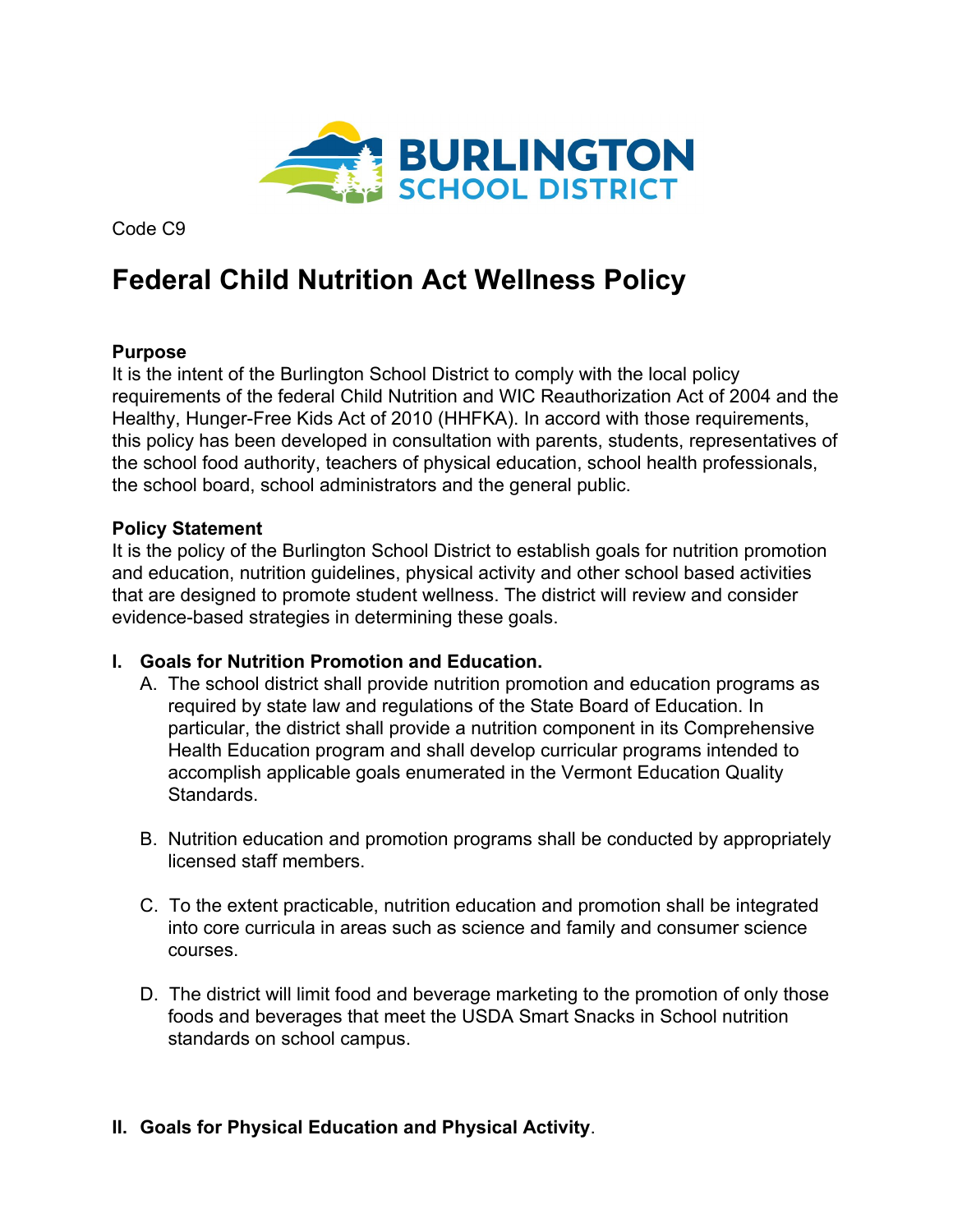- A. The district shall provide physical education classes for all students as required by Education Quality Standards.
- B. The district shall offer opportunities for students in grades K-12 to participate in at least 30 minutes of physical activity within or outside of the school day. Physical activity may include recess and movement built into the curriculum, but does not replace physical education classes.

#### **III. Goals for Nutrition Services**

- A. The district shall ensure that guidelines for reimbursable school meals are not less restrictive than regulations and guidance issued by the Secretary of Agriculture pursuant to sections (a) and (b) of section 9A(a) and (b) of the Richard B. Russell National School Lunch Act as those regulations and guidance apply to schools.
- B. The district shall provide adequate space for eating and serving school meals.
- C. The district shall provide a clean and safe meal environment for students.
- D. The district shall establish meal periods that provide adequate time to eat and are scheduled at appropriate hours.
- E. Food shall not be used in district schools as a reward or punishment.
- F. The district shall provide training opportunities as appropriate for food service and other staff members in areas of nutrition and wellness.
- G. Schools participating in the National School Lunch and School Breakfast programs shall make free potable water available to children in the meal service areas.

#### **IV. Nutrition Guidelines**.

- A. The National School Lunch and School Breakfast Programs will meet the requirements provided in 7 CFR 210 and 7 CFR 220 (National School Lunch Program and School Breakfast Guidelines.)
- B. All foods and beverages outside the reimbursable school meal programs that are sold to students on the school campus during the school day will meet the USDA Smart Snacks nutrition standards $^{\text{1}}$ .

<sup>1</sup> *[See Resource: Summary, Nutrition Standards for All Foods Sold in School, [https://www.fns.usda.gov/sites/default/files/cn/allfoods-summarychart.pdf](https://www.fns.usda.gov/sites/default/files/cn/allfoods-summarychart.pdf%20) ]*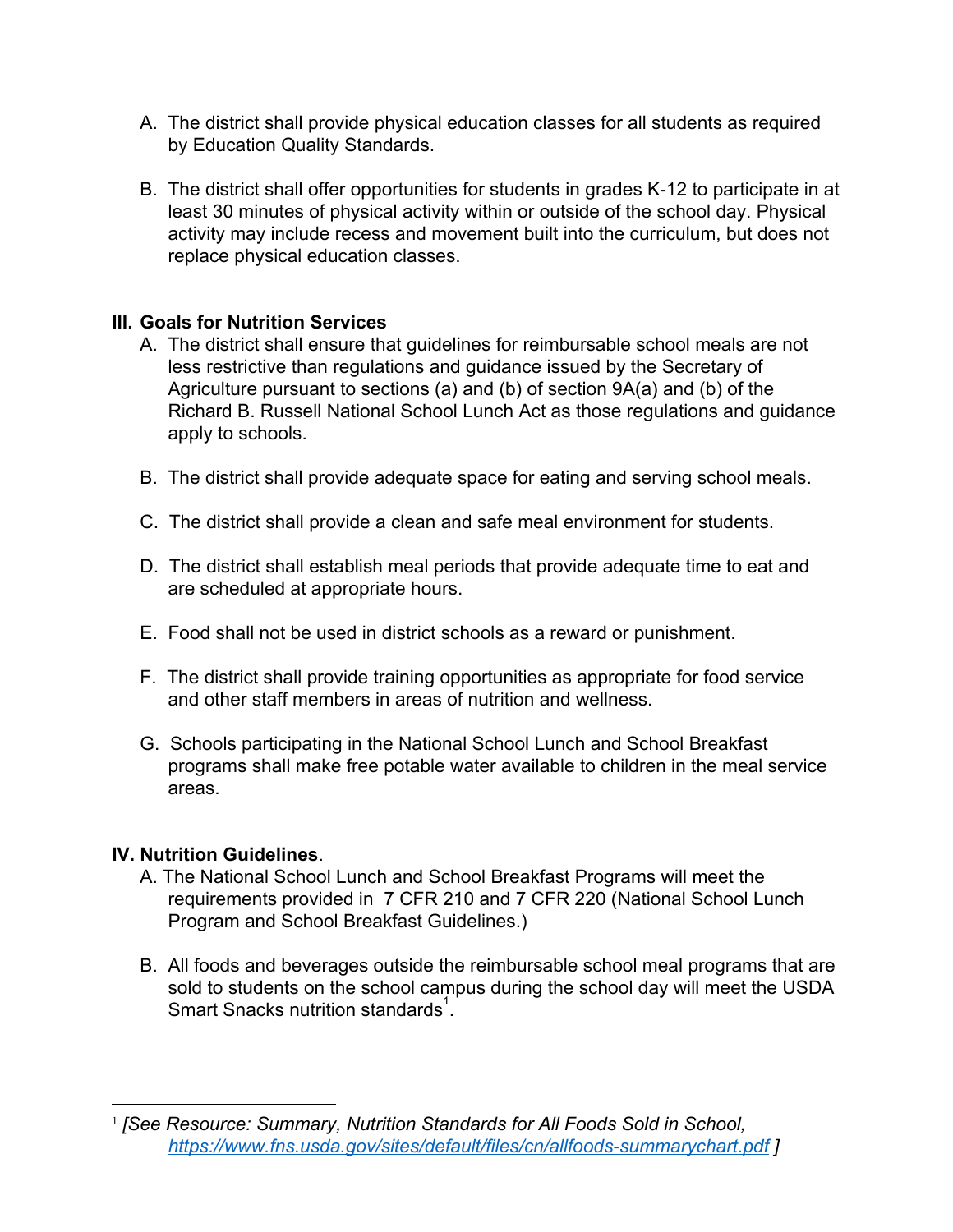- C. School district fundraisers that occur during the school day will meet the USDA Smart Snack nutrition standards $^{2}$ .
- D. The district is required to establish nutrition guidelines for all other foods provided, but not sold to students during the school day. Foods provided but not sold, which may include food that is part of a classroom celebration, or provided by parents free of charge, will at minimum, comply with the Smart Snacks Standards.

## **V. Other School Based Activities**

The district will implement other wellness based school activities from time to time at the discretion of the superintendent or his or her designee. These activities will be in accordance with evidence-based strategies such as those provided in the Vermont School Wellness Policy Guidelines.

#### **VI. Assessment:**

The District will conduct an assessment of the wellness policy every 3 years. This assessment will determine: compliance with the wellness policy, how the wellness policy compares to model wellness policies, and progress made in attaining the goals of the wellness policy.

#### **VII. Policy Implementation**.

- A. The district will permit parents, students, representatives of the school food authority, teachers of physical education, school health professionals, the school board, school administrators and the general public to participate in the development, implementation, monitoring, and periodic review and update of this policy.
- B. The superintendent or his or her designee shall periodically monitor district programs and curriculum to ensure compliance with this policy and any administrative procedures established to carry out the requirements of this policy.
- C. The district shall annually inform and update the public about the content and implementation of this policy, including the extent to which district schools are in compliance with this policy, the extent to which this policy compares to model local school wellness policies and a description of the progress made in attaining the goals of this policy.
- D. The superintendent or his or her designee shall report at least annually to the board and to the public on the district's compliance with law and policies related to student wellness. The report shall include information as to the content and implementation of this policy, and an assurance that district guidelines for reimbursable meals are not less restrictive than regulations and guidelines issued for schools in accordance with federal law.

<sup>2</sup> See above